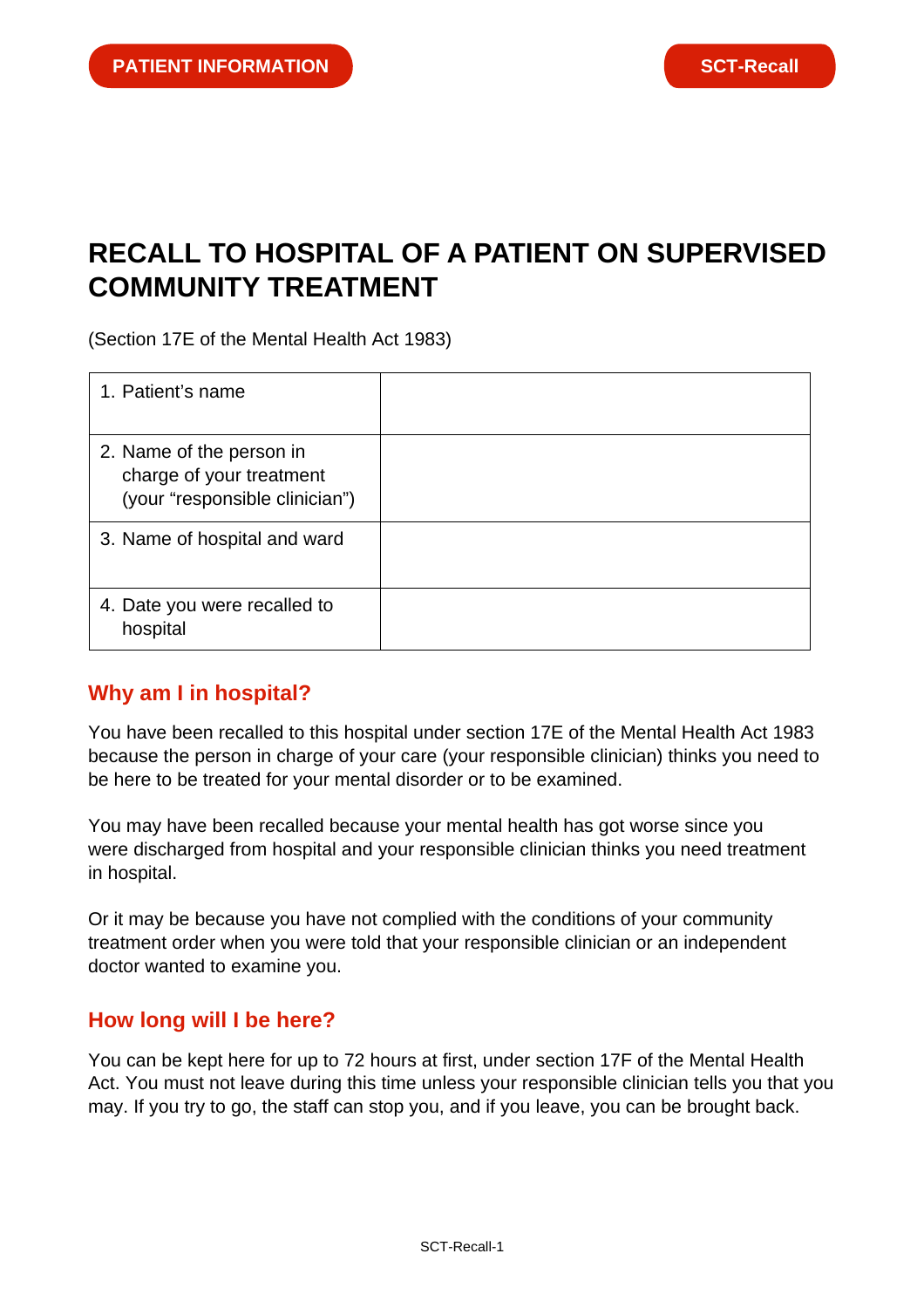### **What happens next?**

Your responsible clinician will tell you when you can leave hospital. If this happens within 72 hours from the time you arrived at the hospital, you will be able to go back onto supervised community treatment as before. Your responsible clinician will talk to you about why you had to be recalled to hospital and what you should do next.

But if your responsible clinician thinks that you need to stay in hospital for longer than 72 hours, they will ask an approved mental health professional to talk to you. An approved mental health professional is someone who has been specially trained to help decide whether people need to be kept in hospital.

If your responsible clinician and the approved mental health professional agree that you need to be kept in hospital for longer than 72 hours, they may use section 17F of the Mental Health Act to revoke (end) your community treatment order.

If they do that, your supervised community treatment will end and you will be kept in hospital in the way you were before you went onto supervised community treatment. Your responsible clinician will talk to you about this if they think you need to stay in hospital.

# **Can I appeal?**

No, you cannot appeal against being recalled to hospital.

You will be able to appeal if you are kept in hospital for longer than 72 hours. If this happens you will be told and your rights to appeal will be explained to you.

#### **What treatment will I be given?**

Your responsible clinician will talk to you about the treatment you need for your mental disorder while you are in hospital. In most cases, you will have to accept their advice.

If it is more than one month since you went onto supervised community treatment, special rules apply to medicine and drug treatment for your mental disorder.

If it is more than three months since you first had medicine or drug treatment while you were in hospital or on supervised community treatment, you cannot be given any medicine or drug if you say you do not want it or are too ill to say whether you want it, unless an independent doctor agrees, or it is an emergency.

An independent doctor may already have talked to you and said that the treatment is right for you before you were recalled. If so, the staff can give you that treatment. Otherwise, an independent doctor will be asked to visit you and talk to staff at the hospital who know you. The doctor will talk to you and decide if the treatment is right for you.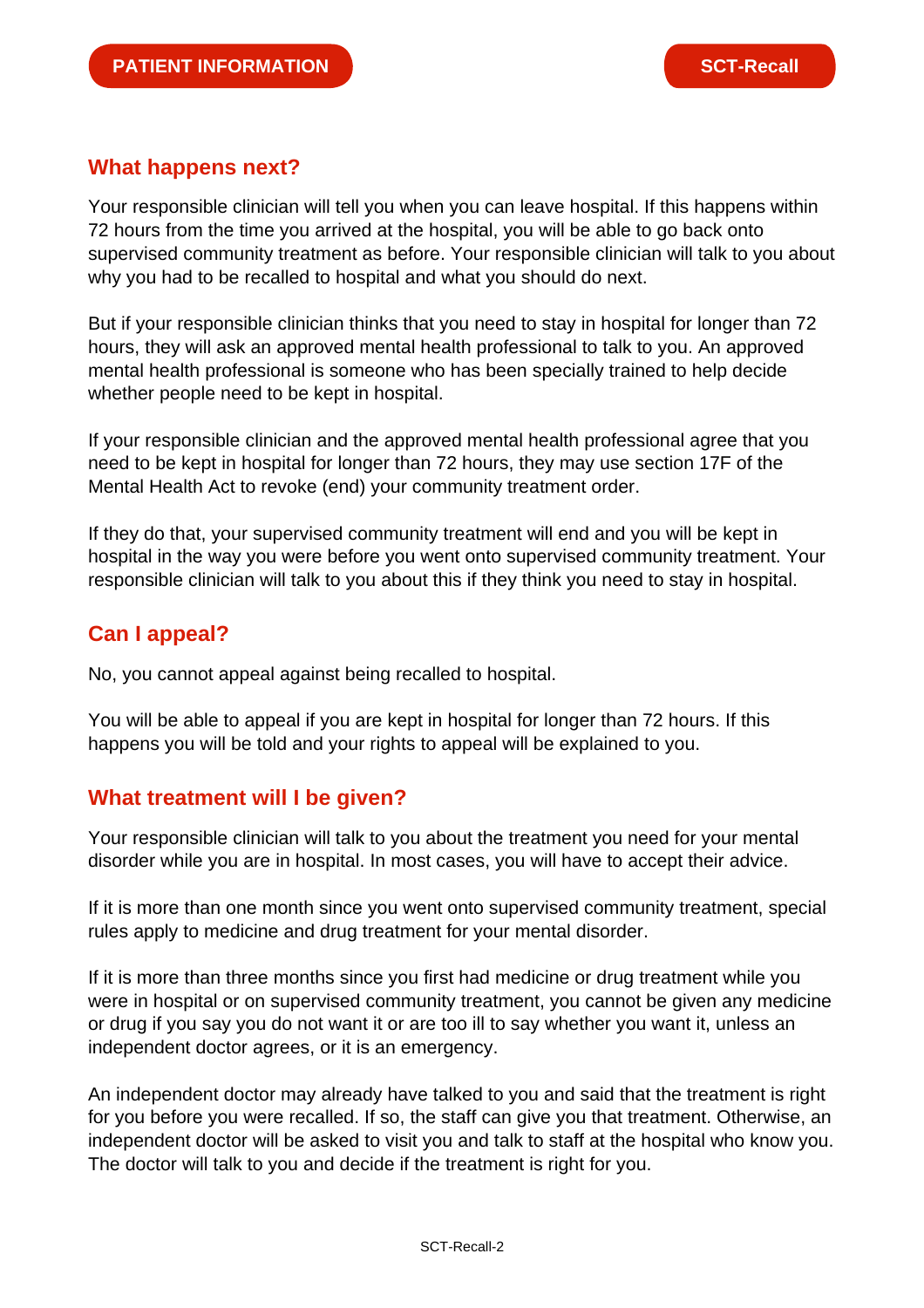This independent doctor is called a SOAD (Second Opinion Appointed Doctor) and is appointed by an independent Commission which monitors how the Mental Health Act is used.

There are different rules for some special treatments, like electro-convulsive therapy (ECT). If the people treating you think you need one of these special treatments, the rules will be explained to you and you will be given another leaflet.

#### **Help from an independent mental health advocate**

You are entitled to help from an independent mental health advocate if you want it. These advocates are independent of people involved in your care. They can help you get information about your care and treatment, why you are being kept in hospital, what it means and what your rights are. They can come to see you and help you understand what you are told by people involved in your care and treatment. If you want, they can help you talk to these people or they can talk to them for you.

You can contact the independent mental health advocacy service yourself . There should be a telephone where you can contact the advocacy service and talk to them in private. You can ask a member of staff where this telephone is.

The telephone number for the advocacy service is:

If you do not want to contact the advocacy service yourself, you can ask a member of staff to contact the advocacy service for you. You can also ask your nearest relative to contact the advocacy service for you.

## **Your letters**

All letters sent to you while you are in hospital will be given to you. You can send letters to anyone except someone who has said they do not want to get letters from you. Letters to these people can be stopped by the hospital staff.

## **Code of Practice**

There is a Code of Practice that gives advice to the staff in the hospital about the Mental Health Act and treating people for mental disorder. The staff have to consider what the Code says when they take decisions about your care. You can ask to see a copy of the Code, if you want.